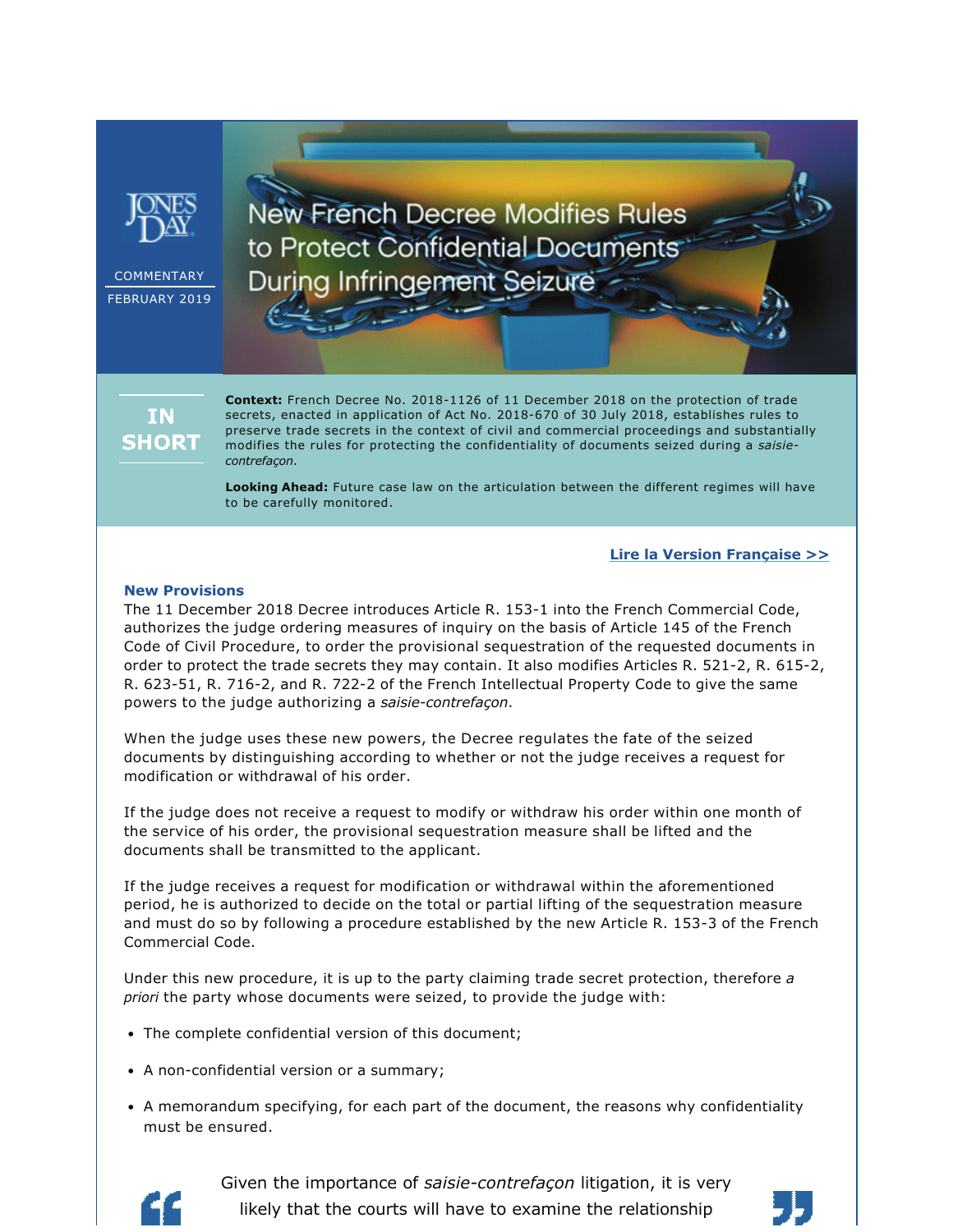between the old and new provisions.

## **Coexistence with Other Previous Provisions**

These new rules should coexist with previous practice and other provisions of the French Intellectual Property Code.

In particular, in the absence of a specific provision in the order authorizing the *saisiecontrefaçon* ordering the provisional sequestration pursuant to the new text, the party whose documents have been seized can still ask the bailiff to place the disputed confidential documents in a sealed envelope and not to give them to the seizing party.

And if this has not been requested during the *saisie*, a party can still ask the judge to take the necessary measures to preserve the confidentiality of the documents on the basis of Articles R. 521-5, R. 615-4, R. 623-53-1, R. 716 -5, and R. 722-5 of the French Intellectual Property Code.

Under this previously existing procedure, it is up to the seizing party to take the initiative to refer the matter to the judge (the president or the judge in charge of the management of the case) to obtain the delivery of the seized documents placed under seal, and there is no automatic end of the sequestration comparable to that provided for in the new text.

On the other hand, the procedure of release of the provisional sequestration provided for in Article R. 153-3 of the French Commercial Code should apply to all requests to unseal seized confidential documents, including those made on the basis of Articles R. 521-5, R. 615-4, R. 623 -53-1, R. 716-5, and R. 722-5 above.

Given the importance of *saisiecontrefaçon* litigation, it is very likely that the courts will have to examine the relationship between the old and new provisions.

The new provisions, however, seem to be balanced in that:

- The protection of the trade secrets of the party undergoing the *saisie-contrefaçon* is better ensured with an order already providing for the sequestration of the confidential documents;
- The referral to the judge must be made within one month of the *saisie-contrefaçon*, thus obliging the party whose documents have been seized to give a prompt opinion on its intentions and on the alleged confidentiality, which may allow for a more rapid delivery to the applicant of the confidential documents useful for providing infringement.

## **TWO KEY TAKEAWAYS**

- **1.** Parties requesting for *saisie-contrefaçon* must consider whether it is appropriate to suggest the application of the new provisions concerning the provisional sequestration of the seized documents.
- **2.** Seized parties requesting the sealing of the seized documents must follow the appropriate procedure and in particular act within one month from the *saisie contrefaçon* in the event of application of the new provisions, to avoid the automatic release of the provisional sequestration.



[Eddy Prothière](https://www.jonesday.com/eprothiere/) Paris



[Thomas Bouvet](https://www.jonesday.com/tbouvet/) Paris

**YOU MIGHT BE INTERESTED IN: [Go To All Recommendations >>](https://www.jonesday.com/intellectual_property/?section=Publications)**